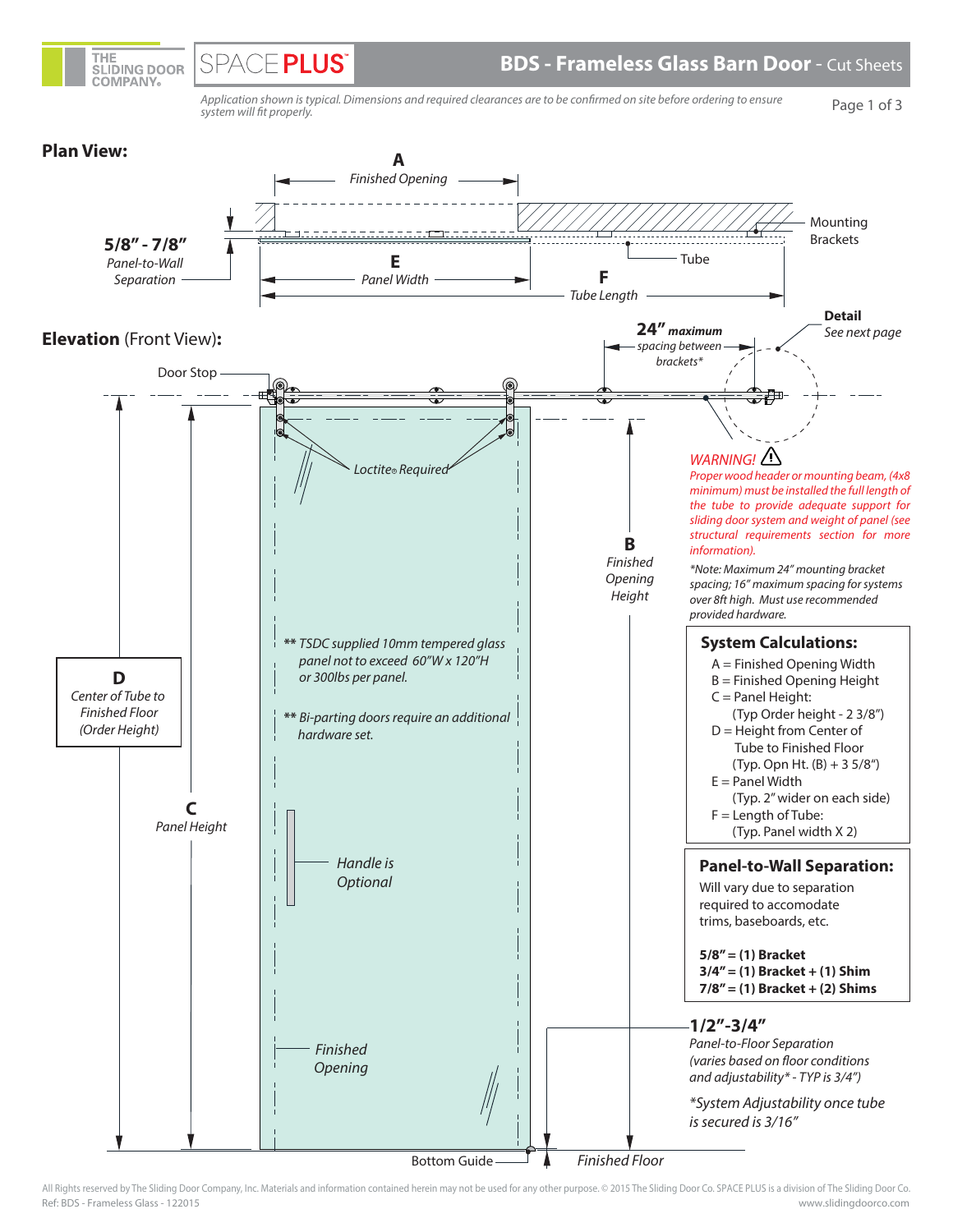

Page 3 of 3



## **Isometric View:**



When mounting a barn door, there must be structure in the walls to support a minimum of 300 lbs throughout the entire track length. A continuous structural wood header (4x8 minimum) is required (see structural requirements section for more information).